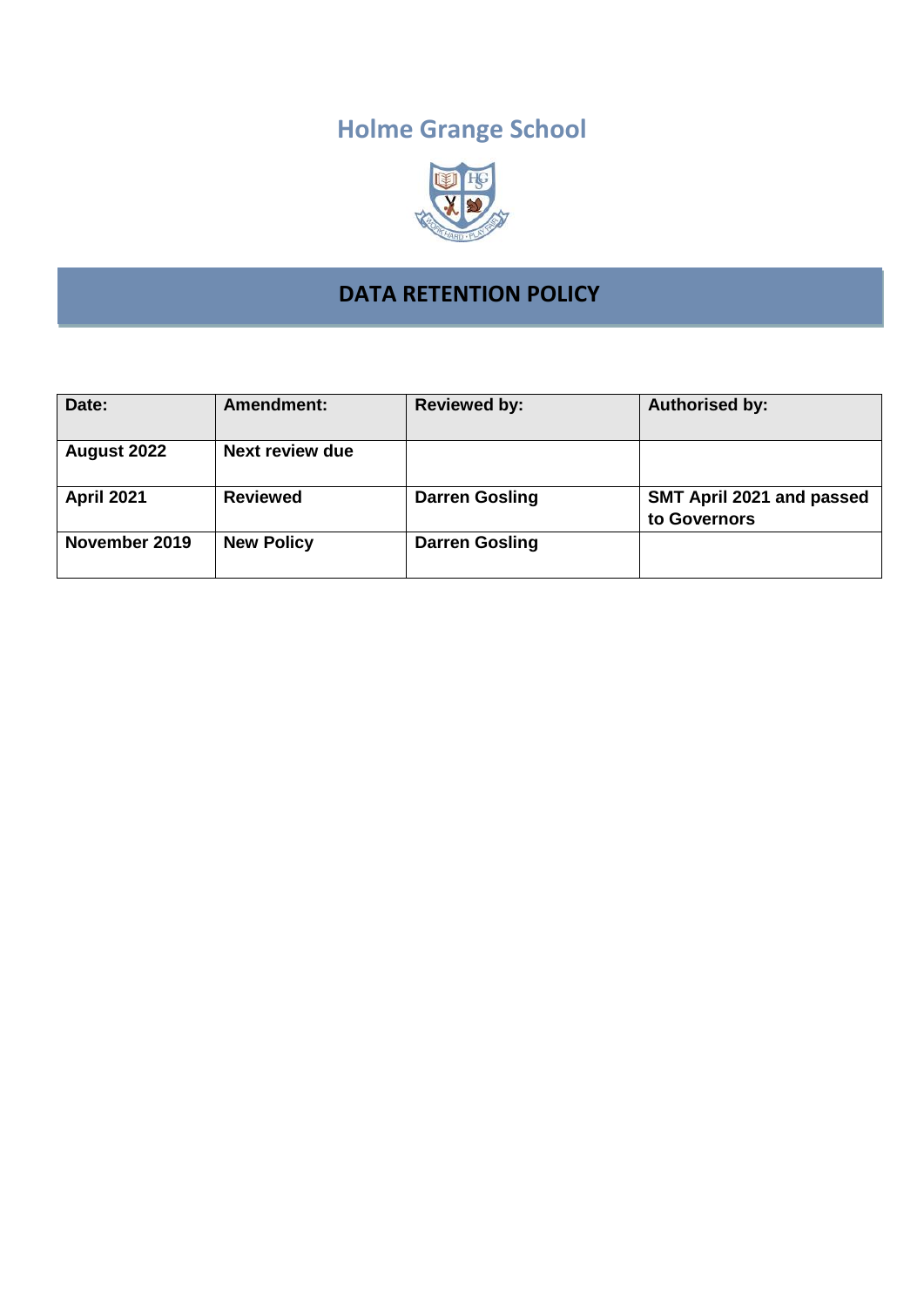#### **Data Retention Policy**

This policy sets out the minimum periods of retention of the personal data that we process. We will seek to balance the benefits of keeping detailed and complete records – for the purposes of good practice, archives or general reference – with practical considerations of storage, space and accessibility. However, there are legal considerations in respect of retention of records and documents, which must be borne in mind. These include:

- statutory duties and government guidance relating to schools, including for safeguarding;
- disclosure requirements for potential future litigation;
- contractual obligations;
- the law of confidentiality and privacy; and
- the General Data Protection Regulations and associated legislation. These will inform not only minimum and maximum retention periods, but also what to keep and who should be able to access it.

#### **Child protection and document retention**

In the light of the Independent Inquiry into Child Sexual Abuse and various high-profile safeguarding cases, all independent schools are aware of the emphasis currently being placed on long-term, lifetime or even indefinite keeping of full records related to incident reporting. Regardless of suggested retention timescales set out below, Holme Grange School may at its discretion extend this rule to any and/or all personnel and pupil files on a 'safety first' basis.

These guidelines have been drafted in full awareness of these considerations. Data protection issues should never put child safety at risk, nor take precedence over the general prevention and processing of safeguarding.

#### **Meaning of "Record"**

In these guidelines, "record" means any document or item of data which contains evidence or information relating to the school, its staff or pupils. Some of this material, but not all, will contain personal data of individuals as defined in the GDPR.

Many, if not most, new and recent records will be created, received and stored electronically. Others (such as Certificates, Registers, or older records) will be original paper documents. The format of the record is less important than its contents and the purpose for keeping it.

Both paper and digital records will be stored securely and all appropriate measures taken to ensure the security of the data at all times.

#### **Secure disposal of documents**

When data is to be destroyed, this may be carried out by an appropriately licenced third party. For confidential, sensitive or personal information to be considered securely disposed of, it must be in a condition where it cannot either be read or reconstructed. Skips and 'regular' waste disposal will not be considered secure.

Paper records or images should be placed in one of the school's four 'Shred on Site' confidential waste units; devices for digital storage and recordings should be dismantled or broken into pieces. Where third party disposal experts are used they will be subject to adequate contractual obligations to the school to process and dispose of the information confidentially and securely.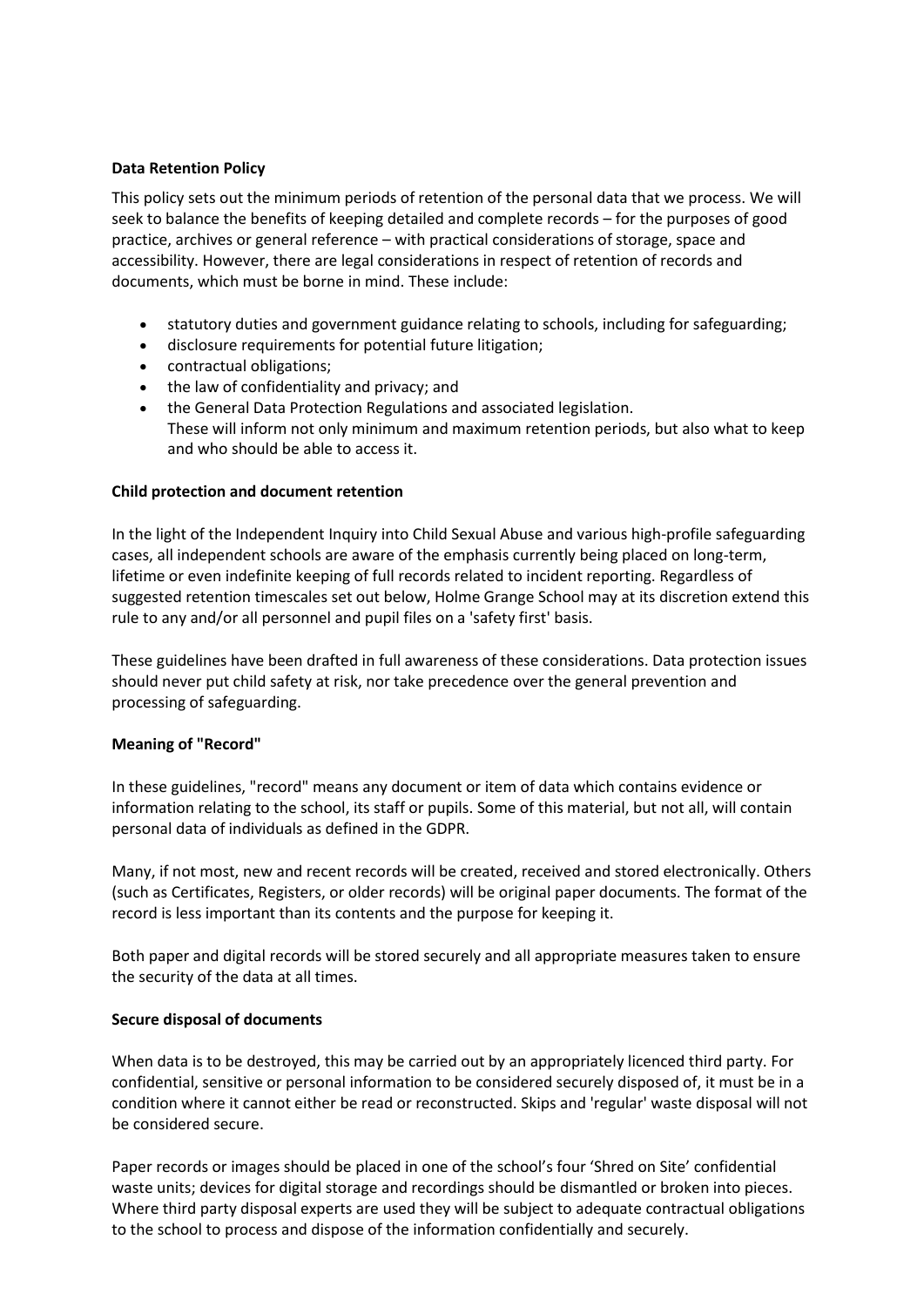#### **Timescales for retention**

**T**he timescales below are given as a guide for minimum retention periods. Figures given are not intended as a substitute to exercising thought and judgment, or taking specific advice, depending on the circumstances. Indeed, the essence of this guidance can be boiled down to the necessity of exercising thought and judgment – practical considerations mean that case-by-case 'pruning' of records may be impossible. It is therefore accepted that sometimes a more systemic or broad-brush approach is necessary.

Holme Grange School will err on the side of retention, rather than disposal, of staff and pupil files until more settled guidance is given to schools. This will protect the rights of the individual to bring a claim or for the purpose of 'Safety First'.

### **TABLE OF RETENTION PERIODS**

Holme Grange has developed this table with reference and guide from ISBA. Any queries or questions regarding this Data Retention Policy should be referred to the HR and Compliance Manager.

| <b>Type of Record/Document</b>        | <b>Retention Period</b> <sup>1</sup>                                                                    |
|---------------------------------------|---------------------------------------------------------------------------------------------------------|
|                                       |                                                                                                         |
| SCHOOL-SPECIFIC RECORDS               |                                                                                                         |
| Registration documents of School<br>٠ | Permanent (or until closure of the school)                                                              |
| Attendance Register<br>$\bullet$      | 6 years from last date of entry, then archive.                                                          |
| Minutes of Governors' meetings<br>٠   | 6 years from date of meeting                                                                            |
| Annual curriculum<br>٠                | From end of year: 3 years (or 1 year for other class records:<br>e.g. marks / timetables / assignments) |
| Lunch Register                        | Current Term only                                                                                       |
| Prep Register<br>٠                    |                                                                                                         |
|                                       | <b>Current Academic Year</b>                                                                            |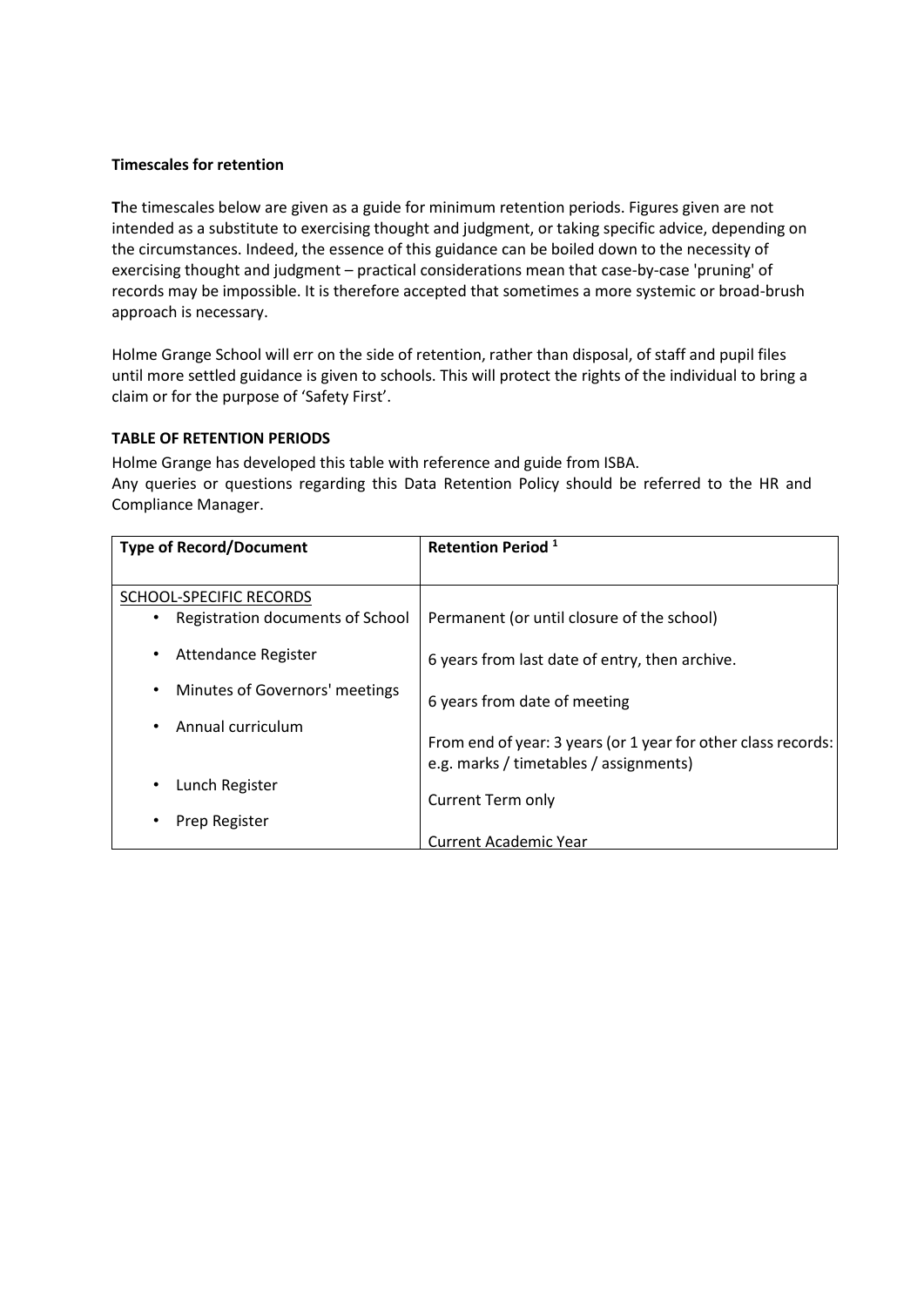| <b>INDIVIDUAL PUPIL RECORDS</b> |                                                                                              | NB - this will generally be personal data                                                                                                                                                                                                                              |
|---------------------------------|----------------------------------------------------------------------------------------------|------------------------------------------------------------------------------------------------------------------------------------------------------------------------------------------------------------------------------------------------------------------------|
|                                 | Admissions:<br>forms,<br>application<br>assessments, records of decisions                    | 25 years from date of birth (or up to 7 years from the pupil<br>leaving). If unsuccessful: up to 1 year.                                                                                                                                                               |
|                                 | Examination<br>results<br>(external<br>or<br>internal)                                       | 7 years from pupil leaving school                                                                                                                                                                                                                                      |
|                                 | Pupil file including:<br>Pupil reports<br>Pupil performance records<br>Pupil medical records | ALL: 25 years from date of birth (subject to where relevant<br>to safeguarding considerations: any material which may be<br>relevant to potential claims should be kept for the lifetime<br>of the pupil).                                                             |
|                                 | Special educational needs records (to<br>be risk assessed individually)                      | Date of birth plus up to 35 years (allowing for special<br>extensions to statutory limitation period)                                                                                                                                                                  |
|                                 | <b>Pastoral Meeting Notes</b>                                                                | 7 years from pupil leaving school unless incident which<br>should be kept as child protection files/incident reporting                                                                                                                                                 |
|                                 | Early Years Funding records                                                                  | 7 years                                                                                                                                                                                                                                                                |
|                                 | <b>Trip Letters and Consent</b>                                                              | <b>Current Academic Year</b>                                                                                                                                                                                                                                           |
|                                 | <b>SAFEGUARDING</b>                                                                          | NB see note above: IICSA, child protection & document<br>retention                                                                                                                                                                                                     |
|                                 | Policies and procedures                                                                      | Keep a permanent record of historic policies                                                                                                                                                                                                                           |
|                                 | DBS disclosure certificates (if held)                                                        | No longer than 6 months from decision on recruitment,<br>unless DBS specifically consulted $-$ but a record of the<br>checks being made must be kept, if not the certificate itself.                                                                                   |
|                                 | Accident / Incident reporting                                                                | Keep on record for as long as any living victim may bring a<br>claim (NB civil claim limitation periods can be set aside in<br>cases of abuse). Ideally, files to be reviewed from time to<br>time if resources allow and a suitably qualified person is<br>available. |
|                                 | <b>Child Protection files</b>                                                                | If a referral has been made / social care have been<br>involved; or child has been subject of a multi-agency plan;<br>or there is a risk of future claims - indefinitely.                                                                                              |
|                                 |                                                                                              | If low-level concerns, with no multi-agency action, apply<br>applicable school low-level concerns rationale (this may be<br>25 years from date of birth OR indefinitely).                                                                                              |

| CORPORATE RECORDS (where applicable) eg where schools have trading arms                |                                                                            |
|----------------------------------------------------------------------------------------|----------------------------------------------------------------------------|
| Certificates of Incorporation<br>$\bullet$                                             | Permanent (or until dissolution of the company)                            |
| Minutes, Notes and Resolutions of<br>$\bullet$<br><b>Boards or Management Meetings</b> | Minimum $-10$ years                                                        |
| Register of Members/Shareholders<br>$\bullet$                                          | (minimum<br>10<br>for<br>Permanent<br>vears<br>ex<br>members/shareholders) |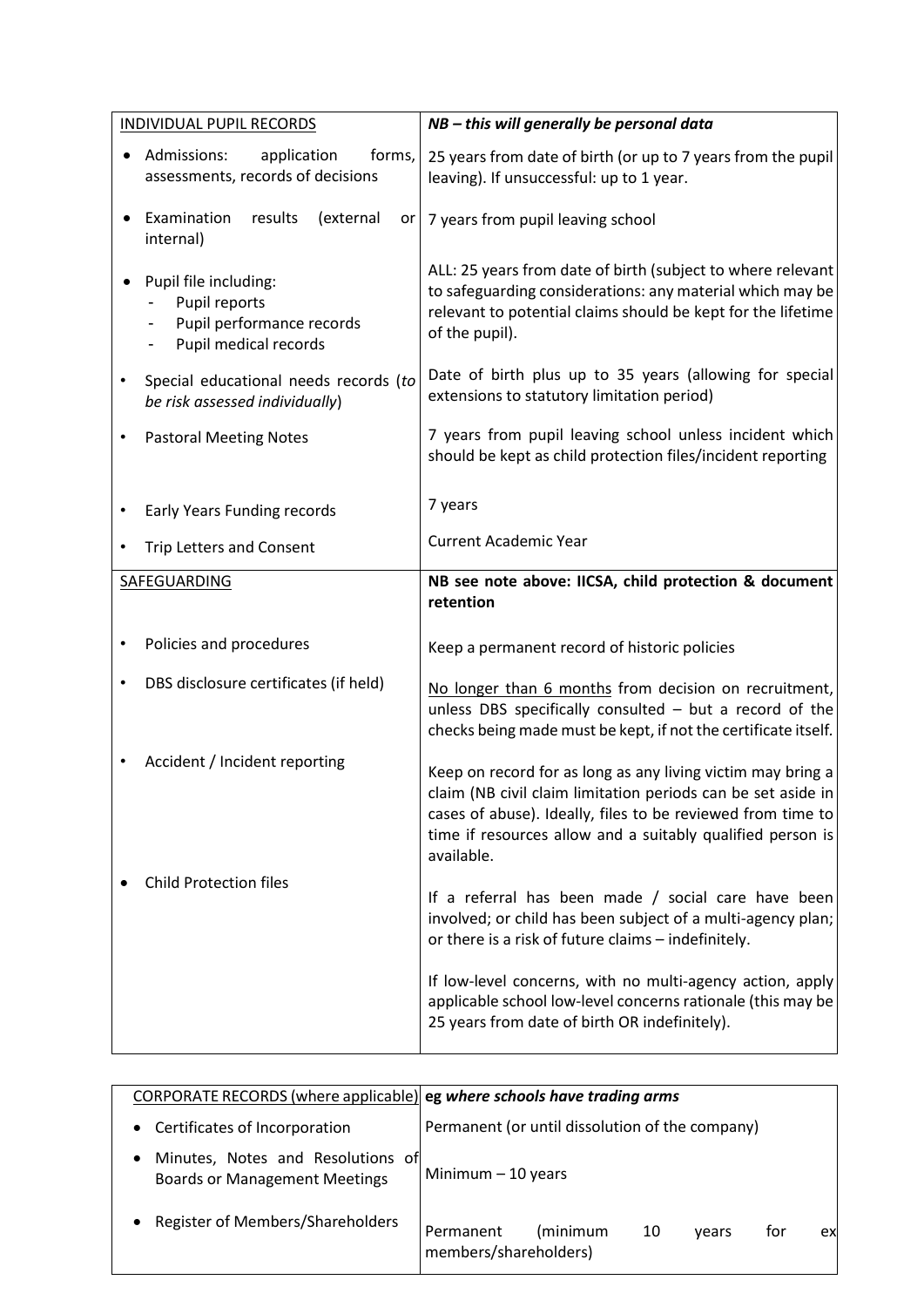| <b>ACCOUNTING RECORDS 3</b>                                                                                                                                                        |                                                                                                                                                                    |
|------------------------------------------------------------------------------------------------------------------------------------------------------------------------------------|--------------------------------------------------------------------------------------------------------------------------------------------------------------------|
| which enable<br>records<br>mean<br>company's accurate financial position took place<br>to be ascertained & which give a true<br>and fair view of the company's financial<br>state) | Accounting records (normally taken to Minimum - 6 years for UK charities (and public companies)<br>$q$ from the end of the financial year in which the transaction |
| Tax returns                                                                                                                                                                        | Minimum - 6 years                                                                                                                                                  |
| <b>VAT returns</b>                                                                                                                                                                 | Minimum $-6$ years                                                                                                                                                 |
| Budget & internal financial reports                                                                                                                                                | Minimum $-3$ years                                                                                                                                                 |
| <b>Bursary applications</b>                                                                                                                                                        | Minimum $-1$ year from pupil leaving school                                                                                                                        |

| <b>CONTRACTS AND AGREEMENTS</b><br>variations or amendments)<br>Deeds (or contracts under seal)                                         | Signed or final/concluded agreements Minimum - 7 years from completion of contractual<br>(plus any signed or final/concluded obligations or term of agreement, whichever is the later<br>Minimum $-13$ years from completion of<br>contractual obligation or term of agreement |
|-----------------------------------------------------------------------------------------------------------------------------------------|--------------------------------------------------------------------------------------------------------------------------------------------------------------------------------------------------------------------------------------------------------------------------------|
| <b>INTELLECTUAL PROPERTY RECORDS</b><br>or utility model certificates)                                                                  | Formal documents of title (trade mark Permanent (in the case of any right which can be<br>or registered design certificates; patent permanently extended, eg trade marks); otherwise expiry of<br>right plus minimum of 7 years.                                               |
| or from the school<br>licences and ancillary agreements e.g.<br>maintenance; storage; development;<br>coexistence agreements; consents) | Assignments of intellectual property to As above in relation to contracts (7 years) or, where<br>applicable, deeds (13 years).<br>IP / IT agreements (including software Minimum $-$ 7 years from completion of contractual<br>obligation concerned or term of agreement       |
| <b>EMPLOYEE / PERSONNEL RECORDS</b><br>Single Central Record of employees                                                               | NB this will contain personal data<br>Keep a permanent record that mandatory checks have been<br>undertaken (but do not keep DBS certificate information                                                                                                                       |
| Contracts of employment<br>Employee appraisals or reviews<br>Staff personnel file                                                       | itself: 6 months as above)<br>7 years from effective date of end of contract<br>Duration of employment plus minimum of 7 years<br>As above, but do not delete any information which may be<br>relevant to historic safeguarding claims.                                        |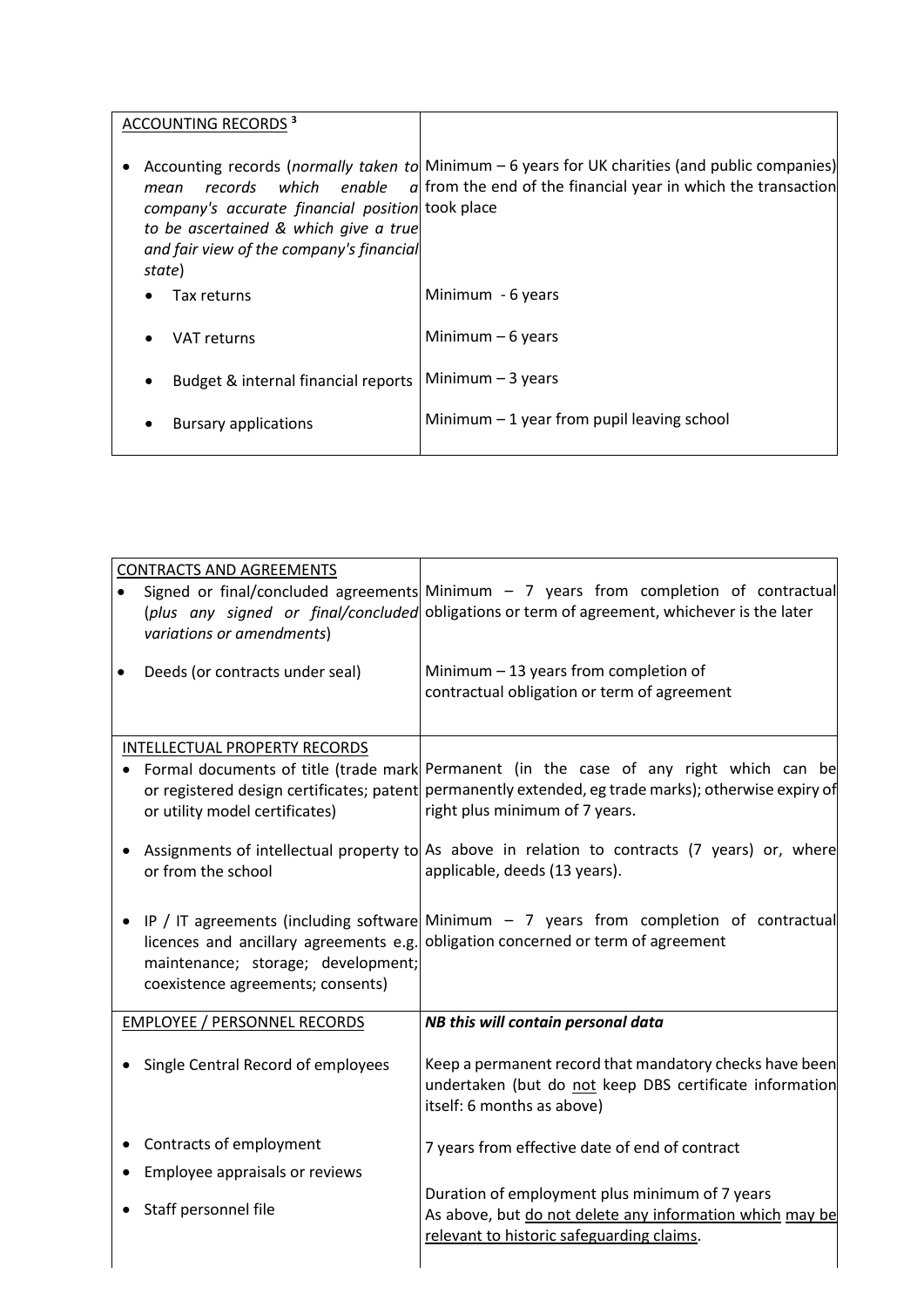|                                        | • Payroll, salary, maternity pay records     | Minimum $-6$ years                                                                               |
|----------------------------------------|----------------------------------------------|--------------------------------------------------------------------------------------------------|
|                                        | Pension or other benefit schedule<br>records | Possibly permanent, depending on nature of scheme                                                |
|                                        | records (unsuccessful applicants)            | Job application and interview/rejection Minimum 3 months but no more than 1 year                 |
| Immigration records                    |                                              | Minimum $-4$ years                                                                               |
| • Health records relating to employees |                                              | 7 years from end of contract of employment                                                       |
|                                        | Low-level concerns about adults              | Regular review recommended to justify<br>longer-term<br>retention as part of safeguarding files. |

|           | <b>INSURANCE RECORDS</b>                                                                     |                                                                                                                                                                                                                      |
|-----------|----------------------------------------------------------------------------------------------|----------------------------------------------------------------------------------------------------------------------------------------------------------------------------------------------------------------------|
|           | Insurance policies (will vary - private,<br>public, professional indemnity)                  | Duration of policy (or as required by policy) plus a period for<br>any run-off arrangement and coverage of insured risks:<br>ideally, until it is possible to calculate that no living person<br>could make a claim. |
|           | Correspondence related to claims/  Minimum - 7 years<br>renewals/ notification re: insurance |                                                                                                                                                                                                                      |
|           | ENVIRONMENTAL, HEALTH & DATA                                                                 |                                                                                                                                                                                                                      |
|           |                                                                                              |                                                                                                                                                                                                                      |
|           | Maintenance logs                                                                             | 10 years from date of last entry                                                                                                                                                                                     |
|           | Accidents to children <sup>4</sup>                                                           | 25 years from birth (longer for safeguarding)                                                                                                                                                                        |
|           | Accident at work records (staff) <sup>4</sup>                                                | Minimum - 4 years from date of accident, but review case-<br>by-case where possible                                                                                                                                  |
|           | Staff use of hazardous substances <sup>4</sup>                                               | Minimum $-7$ years from end of date of use                                                                                                                                                                           |
| $\bullet$ | of above) $4$                                                                                | Risk assessments (carried out in respect 7 years from completion of relevant project, incident, event<br>or activity.                                                                                                |
|           | processing activity, data breaches                                                           | Data protection records documenting No limit: as long as up-to-date and relevant (as long as no<br>personal data held)                                                                                               |
|           |                                                                                              |                                                                                                                                                                                                                      |

FOOTNOTES:

1. General basis of suggestion:

Some of these periods will be mandatory legal requirements (e.g. under the Companies Act 2006 or the Charities Act 2011, depending on status), but in the majority of cases these decisions are up to the institution concerned. The suggestions will therefore be based on practical considerations for retention such as limitation periods for legal claims, and guidance from Courts, weighed against whether there is a reasonable argument in respect of data protection.